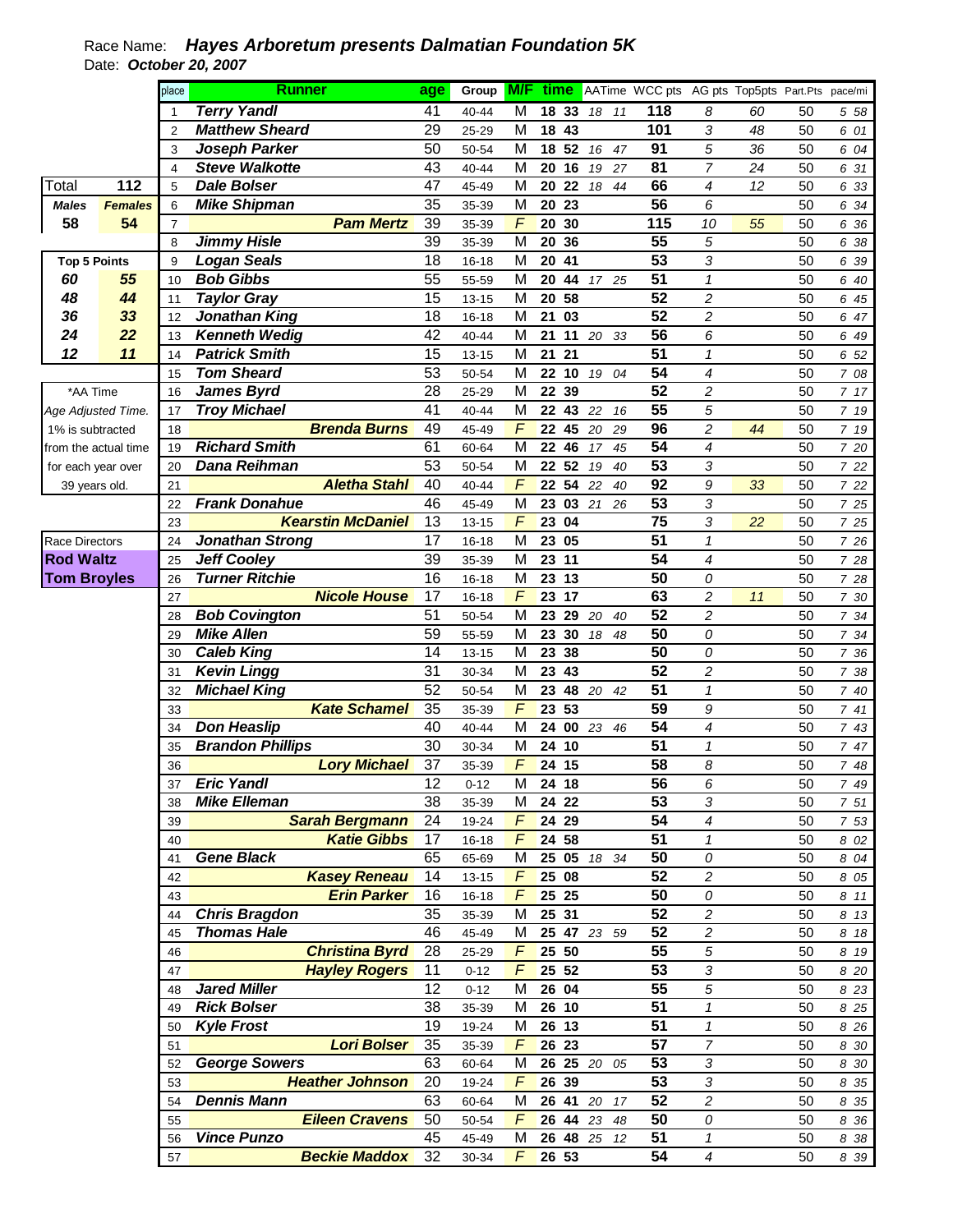## Race Name: **Hayes Arboretum presents Dalmatian Foundation 5K**  Date: **October 20, 2007**

| place    | Runner                                     | age      | Group          |                |                 |             |             |    | <b>M/F time</b> AATime WCC pts AG pts Top5pts Part.Pts pace/mi |                          |          |                |
|----------|--------------------------------------------|----------|----------------|----------------|-----------------|-------------|-------------|----|----------------------------------------------------------------|--------------------------|----------|----------------|
| 58       | <b>Kevin Shelley</b>                       | 41       | 40-44          | M              |                 | 27 01       | 26 29       |    | 53                                                             | 3                        | 50       | 842            |
| 59       | <b>Michelle Dafler</b>                     | 29       | 25-29          | F              | 27 08           |             |             |    | 54                                                             | 4                        | 50       | 8 4 4          |
| 60       | <b>Braedyn Cooper</b>                      | 9        | $0 - 12$       | М              |                 | 27 19       |             |    | 54                                                             | 4                        | 50       | 848            |
| 61       | <b>Steve Lair</b>                          | 40       | 40-44          | М              | 27              | 28          | 27          | 12 | 52                                                             | 2                        | 50       | 8 50           |
| 62       | <b>Jake Schamel</b>                        | 10       | $0 - 12$       | М              | 27              | 29          |             |    | 53                                                             | 3                        | 50       | 8 51           |
| 63       | Jeremiah Waltz                             | 10       | $0 - 12$       | М              | 27              | 44          |             |    | 52                                                             | 2                        | 50       | 856            |
| 64       | <b>Lori Fowler</b>                         | 30       | 30-34          | F              |                 | 27 53       |             |    | 53                                                             | 3                        | 50       | 858            |
| 65       | <b>Bill Collins</b>                        | 62       | 60-64          | М              | 28              | 11          | 21          | 42 | 51                                                             | 1                        | 50       | 9 04           |
| 66       | <b>Sarah Lewellen</b>                      | 12       | $0 - 12$       | F              | 28              | 19          |             |    | 52                                                             | 2                        | 50       | 9 07           |
| 67       | <b>Eric Bulington</b>                      | 33       | 30-34          | М              |                 | 28 29       |             |    | 50                                                             | 0                        | 50       | 9 10           |
| 68       | <b>Lareland Cooper</b>                     | 11       | $0 - 12$       | М              |                 | 28 50       |             |    | 51                                                             | 1                        | 50       | 9 17           |
| 69       | <b>Amy Decker</b>                          | 41       | 40-44          | F              |                 | 28 53       | 28          | 18 | 58                                                             | 8                        | 50       | 9 18           |
| 70       | <b>Tonya Burroughs</b>                     | 20       | 19-24          | F              |                 | 28 57       |             |    | 52                                                             | 2                        | 50       | 9 19           |
| 71       | <b>Cherie Dolehanty</b>                    | 38       | 35-39          | F              |                 | 28 59       |             |    | 56                                                             | 6                        | 50       | 9 20           |
| 72       | <b>Sandy Grubb</b>                         | 41       | 40-44          | F              |                 | 28 59       | 28 24       |    | 57                                                             | $\overline{7}$           | 50       | 9 20           |
| 73       | <b>Seth Bischoff</b>                       | 26       | 25-29          | М              | 29 00           |             |             |    | 51                                                             | $\mathbf{1}$             | 50       | 9 20           |
| 74       | <b>Tom Carrico</b>                         | 54       | 50-54          | М              | 29 31           |             | 25          | 05 | 50                                                             | 0                        | 50       | 9 30           |
| 75       | <b>Judy Pierce</b>                         | 45       | 45-49          | F              |                 | 29 34       | 27          | 48 | 51                                                             | $\mathbf{1}$             | 50       | 9 31           |
| 76       | <b>Rebekah Farthing</b>                    | 19       | 19-24          | F              |                 | 29 35       |             |    | 51                                                             | $\mathbf{1}$             | 50       | 9 31           |
| 77       | <b>Andy Boger</b>                          | 25       | 25-29          | М              |                 | 29 36       |             |    | 50                                                             | 0                        | 50       | 9 32           |
| 78       | <b>Kara Newman</b>                         | 26       | 25-29          | F              |                 | 29 39       |             |    | 53                                                             | 3                        | 50       | 9 3 3          |
| 79       | <b>Jim Hall</b>                            | 39       | 35-39          | М              | 29 51           |             |             |    | 50                                                             | 0                        | 50       | 9 36           |
| 80       | <b>Melanie McDaniel</b>                    | 42       | 40-44          | F              | 29              | 52          | 28 58       |    | 56                                                             | 6                        | 50       | 9 37           |
| 81       | <b>Alexa Lingg</b>                         | 11       | $0 - 12$       | F              |                 | 30 36       |             |    | 51                                                             | $\mathbf{1}$             | 50       | 9 51           |
| 82       | <b>Mindy Ward</b>                          | 36       | 35-39          | F              | 30 41           |             |             |    | 55                                                             | 5                        | 50       | 9 53           |
| 83       | <b>Ryan Miller</b>                         | 9        | $0 - 12$       | М              | 30 41           |             |             |    | 50                                                             | 0                        | 50       | 9 53           |
| 84       | <b>Lori Watson</b>                         | 29       | 25-29          | F              | 30 <sub>o</sub> | 52          |             |    | 52                                                             | 2                        | 50       | 9 56           |
| 85       | <b>Kayli Burke</b>                         | 11       | $0 - 12$       | F              |                 | 30 55       |             |    | 50                                                             | 0                        | 50       | 9 57           |
| 86       | John Weber                                 | 41       | 40-44          | М              | 31              | 07          | $30\,$      | 30 | 51                                                             | 1                        | 50       | 10 01          |
| 87       | <b>Ann Gibbs</b>                           | 48       | 45-49          | F              | 31              | 08          | 28 20       |    | 50                                                             | 0                        | 50       | 10 01          |
| 88       | <b>Leslie Rogers</b>                       | 31       | 30-34          | F              | 31              | 22          |             |    | 52                                                             | 2                        | 50       | 10 06          |
| 89       | <b>Gwynne Justice</b>                      | 38       | 35-39          | F              | 31              | 32          |             |    | 54                                                             | 4                        | 50       | 10 09          |
| 90       | <b>Amy Noe</b>                             | 35       | 35-39          | F              | 31              | 55          |             |    | 53                                                             | 3                        | 50       | 10 16          |
| 91       | <b>Laura Cooper</b>                        | 30       | 30-34          | F              | 32 07           |             |             |    | 51                                                             | 1                        | 50       | 10 20          |
| 92       | <b>Jessie Dick</b><br><b>Lisa Schrader</b> | 14       | $13 - 15$      | F<br>F         | 33 <sup>3</sup> | 13<br>33 20 |             |    | 51<br>51                                                       | 1                        | 50       | 10 41          |
| 93       | <b>Marie Engle</b>                         | 27<br>41 | 25-29          | $\overline{F}$ |                 |             | 34 32 33 51 |    | $\overline{55}$                                                | 1<br>5                   | 50       | 10 44          |
| 94       | <b>Carrie Reed</b>                         | 20       | 40-44<br>19-24 | F              | 34 41           |             |             |    | 50                                                             | 0                        | 50<br>50 | 11 07          |
| 95<br>96 | <b>Bryce Hayes</b>                         | 22       | 19-24          | М              | 34 41           |             |             |    | 50                                                             | 0                        | 50       | 11 10<br>11 10 |
| 97       | <b>Sue Deitsch</b>                         | 61       | 60-64          | F              | 35 01           |             | 27          | 19 | 51                                                             | 1                        | 50       | 11 16          |
| 98       | <b>Chris Brady</b>                         | 43       | $40 - 44$      | F              |                 | 35 58       | 34          | 32 | 54                                                             | $\overline{\mathcal{A}}$ | 50       | 11 35          |
| 99       | <b>Stuart Karanovich</b>                   | 46       | 45-49          | М              |                 | 35 58       | 33 27       |    | 50                                                             | 0                        | 50       | 11 35          |
| 100      | <b>Sarah Morey</b>                         | 35       | 35-39          | F              | 36 11           |             |             |    | 52                                                             | 2                        | 50       | 11 39          |
| 101      | <b>Mike Alt</b>                            | 44       | 40-44          | М              |                 | 36 25       | 34          | 36 | 50                                                             | 0                        | 50       | 11 43          |
| 102      | <b>Denise Greenwell</b>                    | 42       | 40-44          | F              |                 | 36 32       | 35 26       |    | 53                                                             | 3                        | 50       | 11 46          |
| 103      | <b>Marilyn Sowers</b>                      | 64       | 60-64          | F              |                 |             | 36 46 27    | 35 | 50                                                             | 0                        | 50       | 11 50          |
| 104      | <b>Dawn Miller</b>                         | 43       | $40 - 44$      | F              |                 | 36 55       | 35 26       |    | 52                                                             | 2                        | 50       | 11 53          |
| 105      | <b>Chelsea Hale</b>                        | 14       | $13 - 15$      | F              |                 | 37 23       |             |    | 50                                                             | 0                        | 50       | 12 02          |
| 106      | <b>Rachel Hall</b>                         | 34       | 30-34          | F              |                 | 37 45       |             |    | 50                                                             | 0                        | 50       | 12 09          |
| 107      | <b>Lindsay Boatright</b>                   | 27       | 25-29          | F              | 38 11           |             |             |    | 50                                                             | 0                        | 50       | 12 17          |
| 108      | <b>Rhonda Harding</b>                      | 35       | 35-39          | F              |                 | 38 39       |             |    | 51                                                             | 1                        | 50       | 12 26          |
| 109      | <b>Deb Dick</b>                            | 40       | 40-44          | F              |                 | 39 47       | 39 23       |    | 51                                                             | 1                        | 50       | 12 48          |
| 110      | <b>Ralana Shelley</b>                      | 36       | 35-39          | F              |                 | 41 45       |             |    | 50                                                             | 0                        | 50       | 13 26          |
| 111      | <b>Howard Deitsch</b>                      | 61       | 60-64          | М              |                 |             | 42 56 33 29 |    | 50                                                             | 0                        | 50       | 13 49          |
| 112      | <b>Connie Stollar</b>                      | 44       | 40-44          | F              |                 |             | 45 06 42 51 |    | 50                                                             | 0                        | 50       | 14 31          |
|          |                                            |          |                |                |                 |             |             |    |                                                                |                          |          |                |